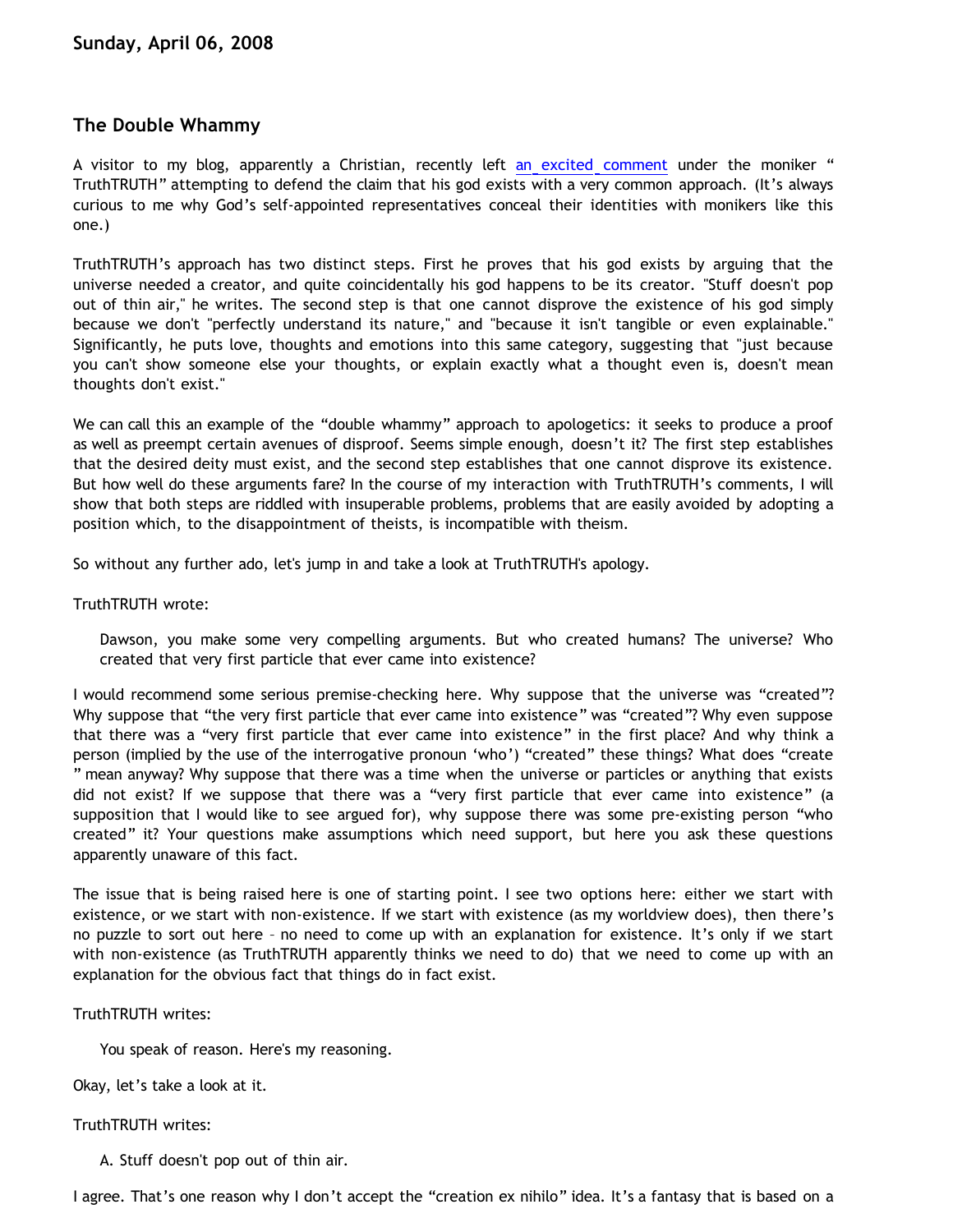falsehood. Besides, if we start with existence rather than non-existence, then there's no need to suppose that anything had to "pop out of thin air" – existence already exists.

TruthTRUTH writes:

It comes from a source. Babies come from their mommies, Plants grow out of the ground, factories must be built by hands.

But even in each of the examples given here, we have things coming from other things that *already exist*. The material that a mommy's body uses to manufacture a baby already exist. Similarly with plants: seedlings use water and nutrients to grow into plants. Again with factories, men build factories from materials they gather from the earth. There's no example here of anything coming into existence from non-existence; we never observe things coming into existence from nothing. The source of the specific objects mentioned in the example here is: existence, not non-existence.

TruthTRUTH writes:

B. Thus we can trace back all of creation, if we must.

On the contrary, everything traces back to existence, not "creation." You yourself admitted that "stuff doesn't pop out of thin air." Every "new" thing (be it babies, plants, factories, or what have you) are in fact re-arrangements of pre-existing materials. Find one example of something that "pops" into existence. You won't find one. To say that the universe is an example of such a thing begs the question, and is thus invalid. Also, since 'creation' assumes the fact of existence (especially in that it requires a creator to do the creating in question), it assumes what it is trying to explain, namely existence. Thus it commits the fallacy of the stolen concept: it asserts a concept (namely 'creation') while ignoring its genetic roots (in this case the fact of existence).

Futher reading:

[Basic Contra-Theism](http://bahnsenburner.blogspot.com/2006/05/basic-contra-theism.html) [Theism and Its Piggyback Starting Point](http://bahnsenburner.blogspot.com/2006/07/theism-and-its-piggyback-starting.html) [Responding to Pavielle](http://bahnsenburner.blogspot.com/2006/03/responding-to-pavielle.html) [Responding to Chris](http://bahnsenburner.blogspot.com/2006/07/responding-to-chris.html)

## TruthTRUTH writes:

Suppose the following, which many believe to be true. We evolved from primates, who evolved from ... etc. etc. all the way back to microscopic bacteria in the ocean. Who created that bacteria? Where did it come from?

In the case of the ancestry of organisms, we see that each species evolved from some previously existing species. In other words, nothing is "popping" into existence from nothing in such a case. In fact, I see no reason why we should not suppose that the first or original species did not come from something that already existed as well. After all, the elements which we find in living organisms are also found naturally occurring in non-living things - such as carbon, oxygen, nitrogen, iron, and other elements. So it seems a tall order, one that exceeds the bounds of credibility, to suggest that the first species (assuming there was a "first species") came into existence from nothing. As I pointed out above, we never observe something coming into existence from nothing, so why postulate such a phenomenon when, granted certain illicit premises, we seem to have been backed up against a wall? Moreover, why suppose there was a person " who created" the original bacteria that you propose here? In other words, why suppose that some act of consciousness was necessary to bring these things into existence, even if we grant the untenable premise that they did come into existence?

You ask where that original bacteria came from. That's easy: they came from existence. However, the creationist finds this answer unsatisfying. The creationist posits a creation of these things because he doesn't want to begin with existence; this would annul his religious beliefs. Instead, he assumes that we need to begin with non-existence. But since deep down he recognizes that beginning with non-existence is utterly nonsensical, he posits a supernatural consciousness which "creates" these things. But this presupposes precisely what he didn't want to grant in the first place, which is: existence, my very starting point. Otherwise he posits not only a consciousness which has nothing but itself to be conscious of (a clear contradiction in terms), but also a consciousness which doesn't exist (given his presumed starting point of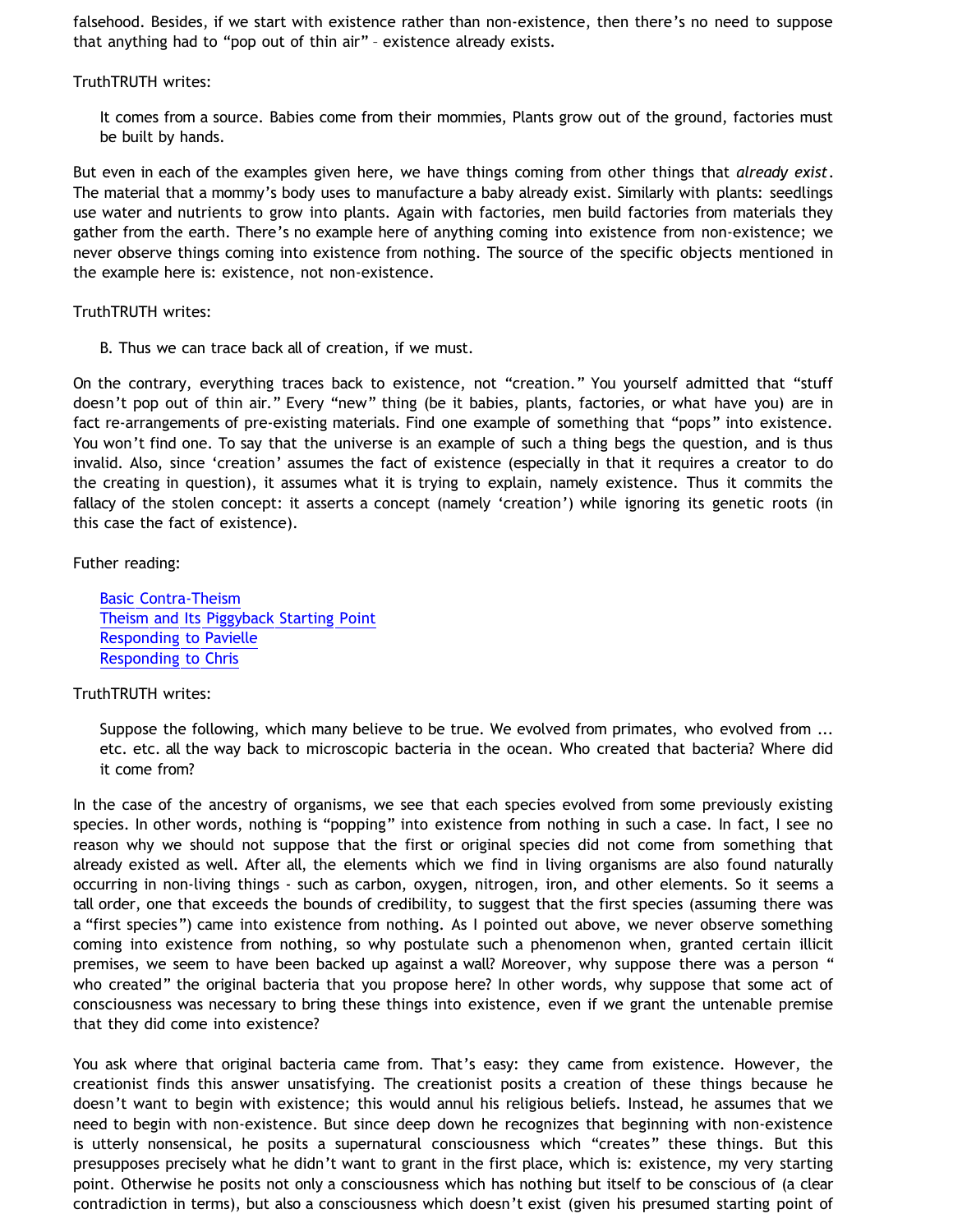non-existence). Yes, the more we explore TruthTRUTH's reasoning, the more unpluggable holes we find in it.

#### TruthTRUTH writes:

Or take the Earth. Our solar system came from a giant explosion called the big bang. But the big bang assumes particles already existed. Who created these particles?

Again, why suppose anything was created in the first place? The assumption that they were created could only be reasonable if first we assume that nothing existed at some point in the past. But why suppose this? Again, why begin with non-existence, when we know for a fact that existence exists? And supposing we accept non-existence as our starting point, why suppose that a person was need to "create" these particles? If non-existence is our starting point, how can we posit the existence of a creator who creates these things? You want to ask where these particles come from? My answer is: they came from existence. The only alternative to my answer is to say they came from non-existence, but you yourself have already gone on record affirming that "stuff doesn't pop out of thin air." The alternative you want to go with - " creation" – really isn't an alternative to existence; it's a way to try to have your cake (deny existence – hence the need to explain existence) and eat it, too (affirm existence – by imagining a person "who created" it all). But this is internally incoherent due to the self-contradiction which this assumption attempts to smuggle into the argument.

#### TruthTRUTH writes:

C. Thus it is impossible to escape the reality that at some point, way back along the line of creation, there is an "Un-caused cause".

If there is such a thing as an "un-caused cause," it would be existence. This is not only metaphysically necessary, it is also conceptually sound, for the concept 'cause' presupposes existence. We can know this because causality is the necessary relationship between an entity and its own actions: in order for there to be any action, there must be some entity which does the acting, and for any entity to act, it must first exist. In other words, there could be no causality apart from or outside of existence. So my position, as atheistic as it is, is secure with the notion of an 'uncaused cause' so long as it recognizes these fundamental, undeniable truths.

But somehow your "reasoning" took you elsewhere, to something we can only imagine. For you stated:

This uncaused cause is GOD.

Now, the word "god" is typically supposed to refer to some supernatural, conscious being. And yet, where is the reasoning to support the premise that the things you've been asking about find their source in a form of consciousness? What supports the assumption that they were "willed" into existence? What supports the assumption that there exists a consciousness with the power you attribute to this being whose existence you affirm? We do not find any example of a consciousness possessing such power in nature, this much is certain. So what inputs give content to the concept 'consciousness' such that we can validly suppose that such power exists? As I have pointed out before, I can imagine such a consciousness, and I suspect that this is what theists are doing. But this means that their god is imaginary. If you protest at this point and declare that your god is not imaginary, that you do not apprehend it by means of imagining it, then by what means do you discern it? Do you perceive it? If so, what does it look like? Do you conceive of it? If so, what facts does it integrate? Does it name something that you have awareness of directly, or does it name something whose existence can only be inferred? If the former, then what is this mode of awareness that gives you direct apprehension of what you call "god"? If the latter, I hope you have something better than the "uncaused cause" argument you've put forth, because I've obliterated that one already. In the final analysis, we only learn of this god's alleged existence from those who believe that it exists (or who want it to exist), not from the being itself (which, according to the legends we read in the NT, is able to make itself known to human beings). None of this bodes well for the theist.

#### TruthTRUTH writes:

Whether you call this being, Blakko or Jehovah, or whatever, THERE IS A CREATOR, since there is a creation. How can there not be a creator? What is the alternative?

These things you name, Blakko and Jehovah, are imaginary. The imaginary is not real. You point to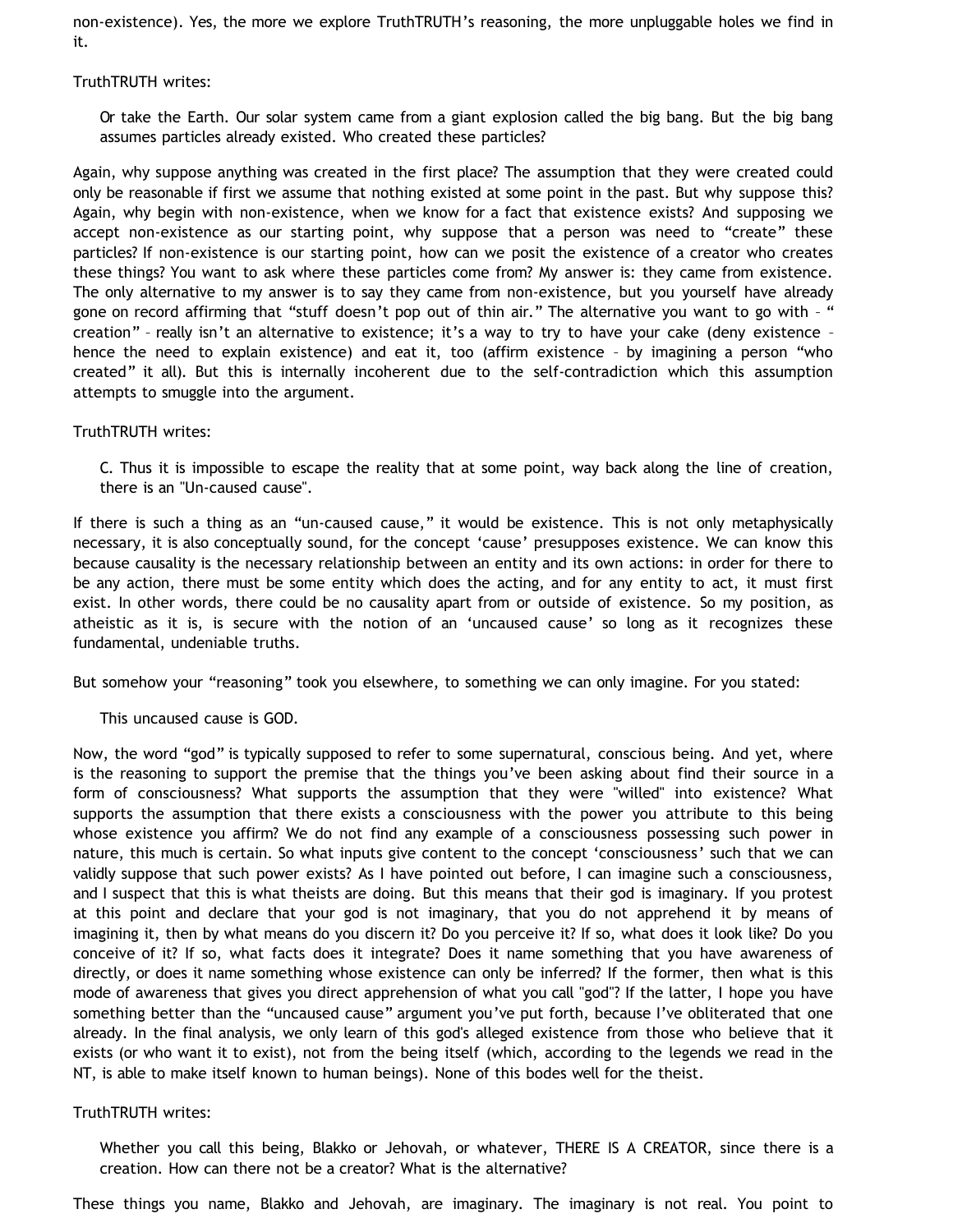existence, and then affirm that it was created (without arguing for this premise), and then conclude that there must have been a creator (which you can only apprehend by means of imagination). And if you affirm that anything that exists needed a creator, who created the creator? Why arbitrarily stop with one creator? You may say that there can be no infinite regress. Fine. That still doesn't explain why you stop with the first creator. How would you know when it's time to stop? It could be the second, tenth, 82nd or 5,291st iteration of a prior creator which is the original "uncaused cause." How would you know when you've finally reached the "uncaused cause"?

You ask what the alternative to a creator is? Easy: Existence. Begin with existence, and there's no need to posit a creator before it. Indeed, if you attempt to posit a creator before existence, you're still positing existence, the thing you say that needs a creator. Thus your reasoning shipwrecks on the rocky shore of stolen concepts. Not a very good way to conduct your reasoning.

#### TruthTRUTH writes:

Our universe is so vast its size [it] is incomprehensible.

It's pretty big, yes. As for comprehending it, we begin by identifying it with generalities. The concept ' universe' itself is a case in point: it is a concept that is so wide in its scope of reference that it includes everything that exists. In fact, even if one could prove that "God" exists, it would exist as just one more entity in the universe, subject to scientific examination just as everything else that exists in it is. To exclude "God" from the access of scientific examination would be to say that it has no objective identity, which would put us right back into the realm of the imagination.

### TruthTRUTH writes:

Similarly it is difficult to understand the nature of God.

Well, that's certainly the case, especially when "the nature of God" seems to vary from believer to believer. Even within Christianity, there are so many different views of what its god is, what it does, what it doesn't do, why it does what it does, why it doesn't do what it never does, etc. Incidentally, that is exactly what we would expect to be the case if in fact "God" is simply imaginary. And no believer has ever given me any good reason to suppose it is not imaginary.

#### TruthTRUTH writes:

But you cannot deny the existence of some power, some force, SOMETHING that created all of this around us.

Why can't I deny such claims? If I don't think they're true, you bet I'm going to deny them. And if their defenders can't avoid conceptual errors (such as the stolen concept I exposed above) when they display the "reasoning" they use to conclude that such a "power" exists, then all the more reason to deny their claim. As [I have pointed out before](http://www.geocities.com/katholon/squarecircles.htm), I don't have faith in "God" for the same reason I don't have faith in square circles.

#### TruthTRUTH writes:

Or are you supposing that we all popped out of thin air, Dawson?

I have never affirmed anything even remotely approaching the view that "we all popped out of thin air." As I have always maintained, I begin with existence, not with non-existence. Therefore, your god is out of a job, flat and simple.

#### TruthTRUTH writes:

That's not a very compelling "reason".

Tell you what, since you're so interested in dealing with compelling reasons, what is your compelling reason to suppose that the universe needed to be created by an act of consciousness? This is something theists typically like to gloss over.

#### TruthTRUTH writes: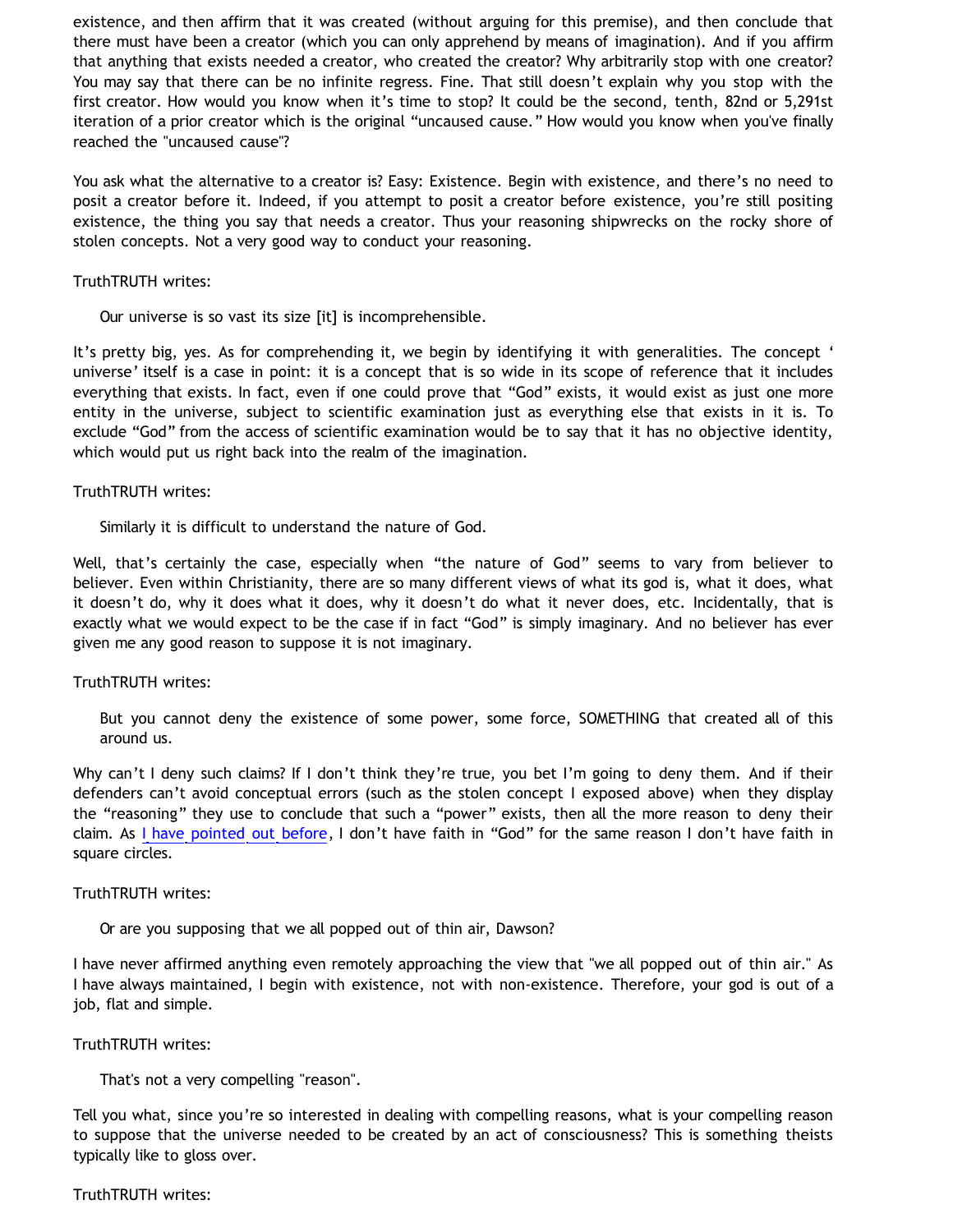And if we didn't pop out of thin air, where did the universe come from?

First, let's clarify what we're talking about. As with most theists who argue for a beginning of the universe, you offer no definition for 'universe', even though you've used the term several times now. Because of this, it remains unclear what exactly we're talking about. So

I'll offer my own: universe is the sum total of everything that exists. Given this definition, it is both nonsensical and self-contradictory to assert the existence of something outside the universe. Why? Because if something exists, it is part of the sum total of everything that exists by virtue of its existence. So, where did the universe "come from"? The word "where" would point us to a place. But every place that exists, exists in the universe (for reasons stated). The question performatively contradicts itself by asking us to accept the hidden premise that a place exists outside of the sum total of everything that exists. So the question is invalid. What's the alternative? As I've stated already: Begin with existence, and there's no problem. The universe didn't come from anywhere, because it didn't "come" to begin with. There has always been existence, which means: there has always been a universe.

#### TruthTRUTH writes:

Furthermore you're most popular argument seems to be this: "How can you separate God from your imagination?"

That is a question, not an argument. And since theists seem very hard-pressed to answer it, it's all I need. Vytautas could not answer it. At this point, I need no argument; if a simple question like this is enough to bring theism to a shattering crumble, why would I need to argue anything? I ask the question, and sit back and watch the entertainment.

### TruthTRUTH writes:

I would pose this question to you, my friend: Do you believe in love? Rage? Envy? Of course you do. But please, distinguish to me where the love ends and your imagination begins.

Okay, I'll explain it to you. Both the emotions which you list and imagination are faculties of consciousness, and thus have some commonality as such. But emotions and imagination are distinct from each other. First let's look at emotions. Emotions are non-volitional reactions to new information that we learn as we understand that information relates to our values. If new information promotes my values (e.g., my wife bought me a new pair of pants, I'm getting a big tax refund this year, my daughter said her first words, etc.), my emotions respond positively: e.g., gratitude, relief, excitement, joy, etc. If the new information reveals a threat against my values (e.g., my wife got into an auto accident, I have to pay big time in my tax return, my daughter hurt her finger), my emotions respond negatively: concern, worry, anxiety, panic, frustration, etc. The new information is something I *discover* (rather than imagine), and the values they impact are *actual* (not imaginary).

Now let's look at imagination: Imagination is the volitional process of selectively rearranging inputs we have discovered in ways that we do not perceive. Let's look at an example. I imagine a skyscraper that is 400 stories tall. Although I have seen skyscrapers, there is no such thing as a 400-storey skyscraper in existence, but I can imagine one nonetheless. My imagining it is a volitional process: I can choose to vary the inputs at this point, since I own the imagination, since it is a function of my consciousness. I can imagine the skyscraper being 410 stories, or 267 stories, or anything else I wish. I can imagine it has panorama elevator banks, that it has bay windows, that it is glass and steel, that it has gargoyles mounted on the corners, that it is square, or domed, or a jumble of different shapes. I can imagine it existing in a big city such as New York or Singapore, or in the middle of a barren desert, or even on the moon. Since I am in control of what I imagine, I can vary its attributes as I please.

Emotions do not respond to our volition in this manner. If I get a bill from my doctor for \$100,000.00 for a routine check-up, I can't help but feel at the very least baffled by this. I certainly wouldn't experience joy, nor could I choose to be happy about this. I may initially suppose it's a mistake and experience amusement, but if I initially thought it was legitimate I couldn't choose to feel joy; joy is not an emotion one experiences when he learns that something is threatening his values. Emotions are non-volitional in this sense, unlike imagination. It is because of this fact - that emotions are involuntary - that certain commands contained in the bible indicate to me that its authors did not have a very good understanding of the human mind. The commandment that we "love our neighbor as ourselves" is a case in point. Love is not subject to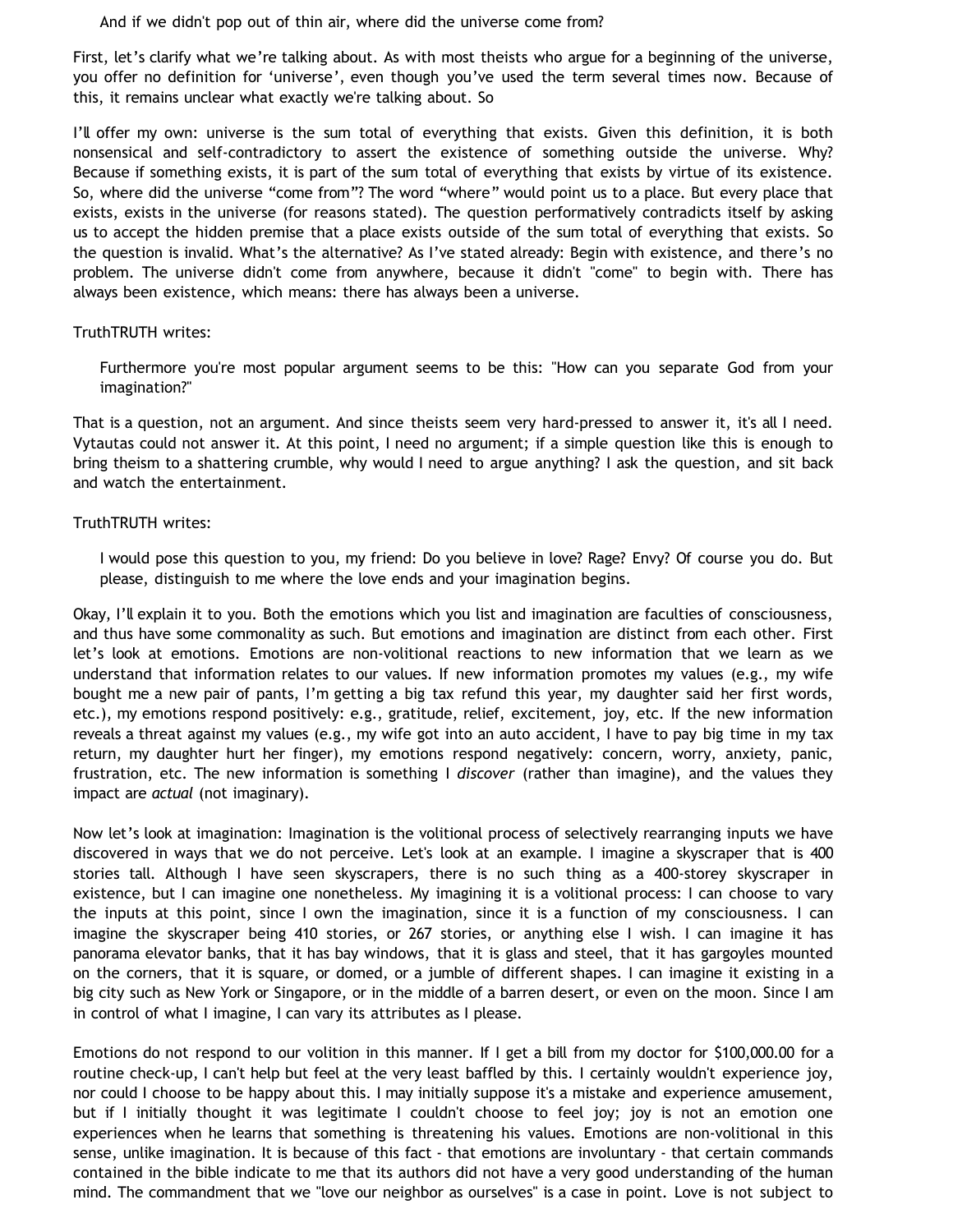commands. I cannot choose to love my neighbor when I know that he abuses his children, can't hold a job, beats his wife, lets his dogs poop on my lawn, etc. I can *say* I love him, but this would be a pretense, a lie, and I'm simply too honest for that. If I don't love someone, I'm not going to say I do love him. And someone like I just described, I would not love, even if an invisible magic being demanded that I love him.

So there is a significant distinction here between the emotions one feels and the things he imagines. However, in both cases, we have awareness of these things directly and immediately, and understand them through introspection. They are not entities that exist apart from us; they are an integral part of our experience. You won't learn about these things from the teachings in the bible. For more information on this, see my blog [Lord Oda's Problem With Pain](http://bahnsenburner.blogspot.com/2007/10/lord-odas-problem-with-pain.html).

#### TruthTRUTH writes:

This line of reasoning is a simple cop out.

It is? How so? Consider: if someone comes to me and says that some invisible magic being created the universe, and he goes on to say that this being is imperceptible, beyond any capacity of mine to perceive, that I must have "faith" to believe in its existence, and that "everything in this universe is proof of God" (such as [Peter claimed](http://bahnsenburner.blogspot.com/2008/02/presuppositionalism-and-evasion-of_04.html)), how is my question about how I can distinguish between what he's claiming and what he's merely imagining a "cop out"? What exactly am I copping out of by asking this kind of question? And why is there so much difficulty in answering it?

### TruthTRUTH writes:

You can't disprove something just because you can't perfectly understand its nature.

I'm under no obligation to disprove any claim, especially if the person issuing the claim can't prove it in the first place. Moreover, if he claims that something exists but fails to identify a clear and reliable method by which one can distinguish between the thing he claims exists and what he may merely be imagining, then I reserve the liberty to take solace in the fact that he may very well be delusional. Besides, it's not a matter of understanding the nature of what is claimed; theists use concepts to describe their god, concepts whose basis could only be the real world in which we live to the extent that those concepts are legitimate. So as long as those concepts have objective meaning, I have no problem understanding what is being claimed. The problem arises in that they use these concepts, concepts which originate in the finite, corporeal, natural and corruptible realm to describe something that is supposed to be infinite, incorporeal, [supernatural](http://www.geocities.com/katholon/Bahnsen_Supernatural.htm) and incorruptible. Legitimate concepts find their legitimacy ultimately in what we perceive and the process by which we formed those concepts. Concepts whose basis is the natural world and the natural process we use to form them could have no reference to something that allegedly exists in some alleged realm contradicting the natural world.

#### TruthTRUTH writes:

Nor can you disprove something because it isn't tangible or even explainable.

See above. Again, there's no need for me to disprove something that is real: if it's real, it's real. Also, there's no need to prove that the non-existent doesn't exist: if it doesn't exist, it doesn't exist, no matter who believes it exists. If theists have a hard time proving that their god exists (which has historically been the case, hands down), and there are good reasons to suppose that theism is invalid (as has been shown in both my writings and in the writings of other contrapologists; ask if you want references), then my task on the matter is done. It's at this point that theists start berating me personally for "arrogance" and other "sins," or - as TruthTRUTH himself will do below - issue pious threats of doom and gloom.

#### TruthTRUTH writes:

Try explaining to someone how anguish feels after a loved one passes away. Its very difficult to do, yet we all recognize the existence of anguish in our world today.

This is a learning experience which most individuals have faced to one degree or another by their early adulthood. Anyone who has lost anything - especially if it is a prized possession - understands firsthand the kind of emotion that accompanies such loss. But I want to make an important point here: our emotions are integrally bound to our values, and values are *selfish* in nature (see [here](http://bahnsenburner.blogspot.com/2006/03/calvindudes-defense-of-christianitys.html); Christians are notoriously reluctant to admit this fact). If you lose something that you value, your emotions consequently respond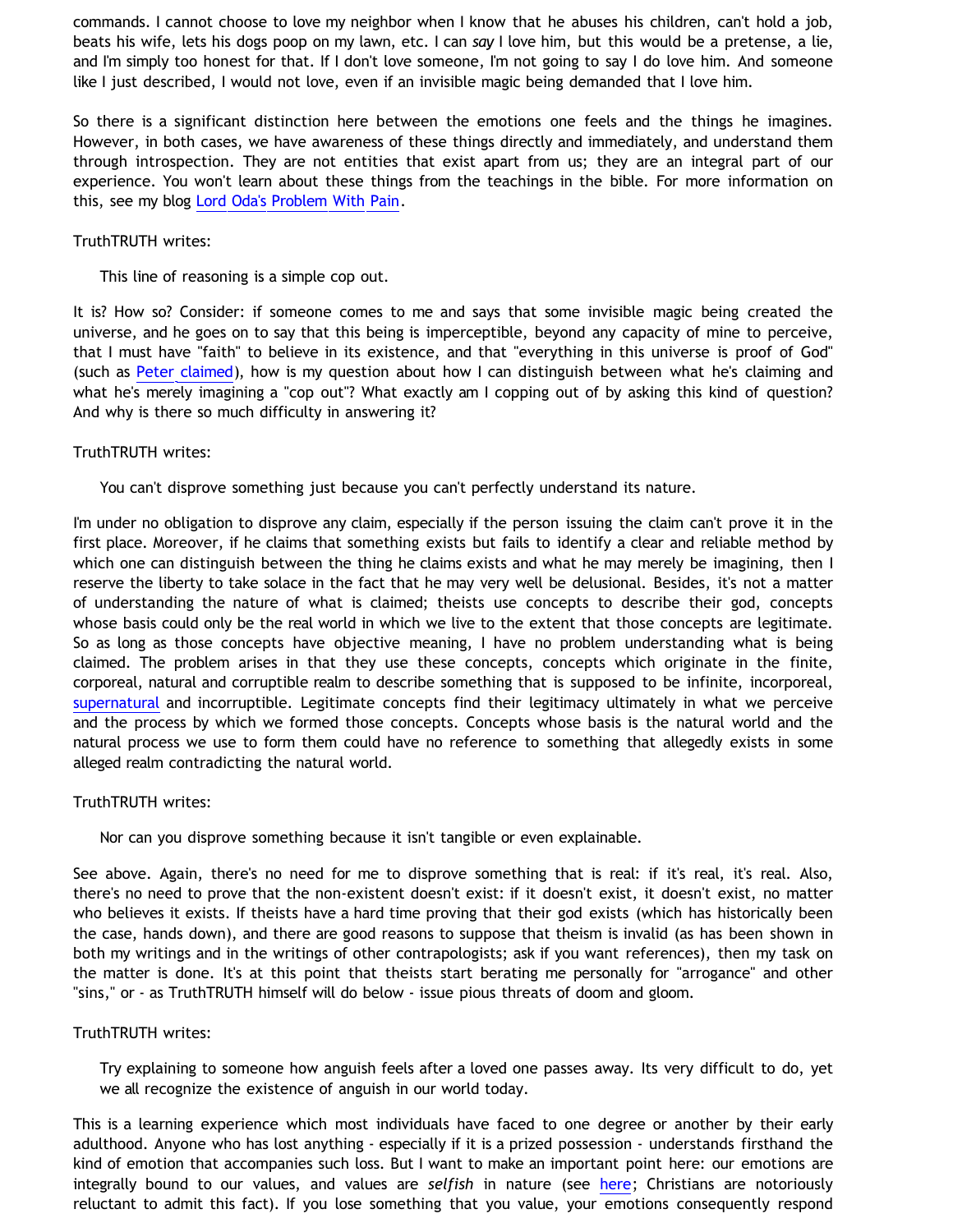accordingly: you feel grief, sadness, disappointment, etc., to one degree or another. Our emotions respond according to how our circumstances affects us personally. That's because we are not indifferent about our values. If values were selfless, as many Christians have insisted to me, then I wouldn't care what happened to them, I'd be indifferent about them. It's because values are selfish that what happens to our values effects our emotions the way it does.

Now back to the topically relevant point at hand: Isn't it curious how Christian apologists treat emotions as if they were analogous to their god? This is the card that TruthTRUTH plays while objecting to the challenge that he as a theist demonstrate that his god is distinguishable from something he is only imagining. Clearly he thinks there is some commonality between his god as an object of knowledge and his cognitive functions as an object of knowledge. What exactly makes them so similar? Theists tend to think of them as similar because our thoughts and other mental functions are said to be "immaterial," and coincidentally so is "God." In his [debate with Gordon Stein,](http://www.bellevuechristian.org/faculty/dribera/htdocs/PDFs/Apol_Bahnsen_Stein_Debate_Transcript.pdf) Greg Bahnsen similarly groups his god and what he called "abstract entities" into the the same general category, the common denominator being that both "abstract entities" and "God" are "immaterial entities." To say that something is "immaterial," however, is unhelpful in informing us of its identity, for it only tells us what something is *not*, not what it *is*. So again, if the Christian god is comparable to "mental entities," how is it distinguishable from something that the mind fabricates? The "immaterial" label also emphatically raises the question: How do we have knowledge of something that is "immaterial"? An even more primitive consideration would be: By what means do we have awareness of something that is "immaterial"? This question is topically relevant because we are constantly being told by Christians that we should not expect to perceive their god by means of our senses, and the reason for this is that it is "immaterial" and thus not subject to sense perception. These questions have been stubbornly difficult for theists to address in any clear manner, and I suspect there are good reasons why it's been so difficult.

By objecting to the challenge that I have raised against theism, theists are essentially saying that their god is not merely a thought or fantasy of theirs. And yet, their first line of defense is to compare the nature of their god to the nature of thoughts and other mental phenomena (such as emotions). Both are said to have the same characteristic - "immateriality." But what distinguishes them? This is the question I have posed. They treat their god as if it were an entity which exists independent of human cognition. But that's just the point in question here, so asserting this to be the case would simply beg the question and fail to move the theist closer to addressing the challenge that's been put before him.

#### TruthTRUTH writes:

When you're at a McDonald's thinking to yourself, "Hmmm, do I want a Big Mac or just a Coke?" are you simply "imagining" these thoughts, or are they real?

The thoughts are real - they are a function of one's consciousness, and consciousness is real. But the Big Mac and Coke that I'm think about in my mind are imaginary. My hope is that, whatever I do end up getting in the order I place is significantly like what I imagined. They are distinguishable though: actual burgers and fries will fill my stomach, but imaginary ones will not. But I've learned to be careful here at fast food joints. For instance, I don't like pickles and I don't like whipped cream. When I imagine a burger, I don't imagine any pickles in it. But many places add pickles as a standard part of the burger's build. Just because the burger I imagine has no pickles, does not mean that the burger I'm served will have no pickles. Again, existence holds primacy over consciousness. So I have to remember this in my orders. Also, I love milkshakes, but while the milkshake I imagine has no whipped cream, many places as a matter of routine top their milkshakes off with whipped cream, which I find annoying. So I have to keep this in mind when ordering.

#### TruthTRUTH writes:

Just because you can't show someone else your thoughts, or explain exactly what a thought even is, doesn't mean thoughts don't exist.

Since this defense is continually being raised, we must ask: What does this have to do with the topic at hand? To the extent that this is relevant, it confirms the essence of my critique. Thoughts are a function of one's consciousness, and consciousness is an attribute of human beings. I do not deny that human beings exist, or that they are conscious, so I certainly don't dispute that human beings can think. But this is not analogous to the theistic claim. Theists are not saying that their god is merely a thought (if so, they would be openly conceding my criticisms of theism). Rather, they claim that their god is an independently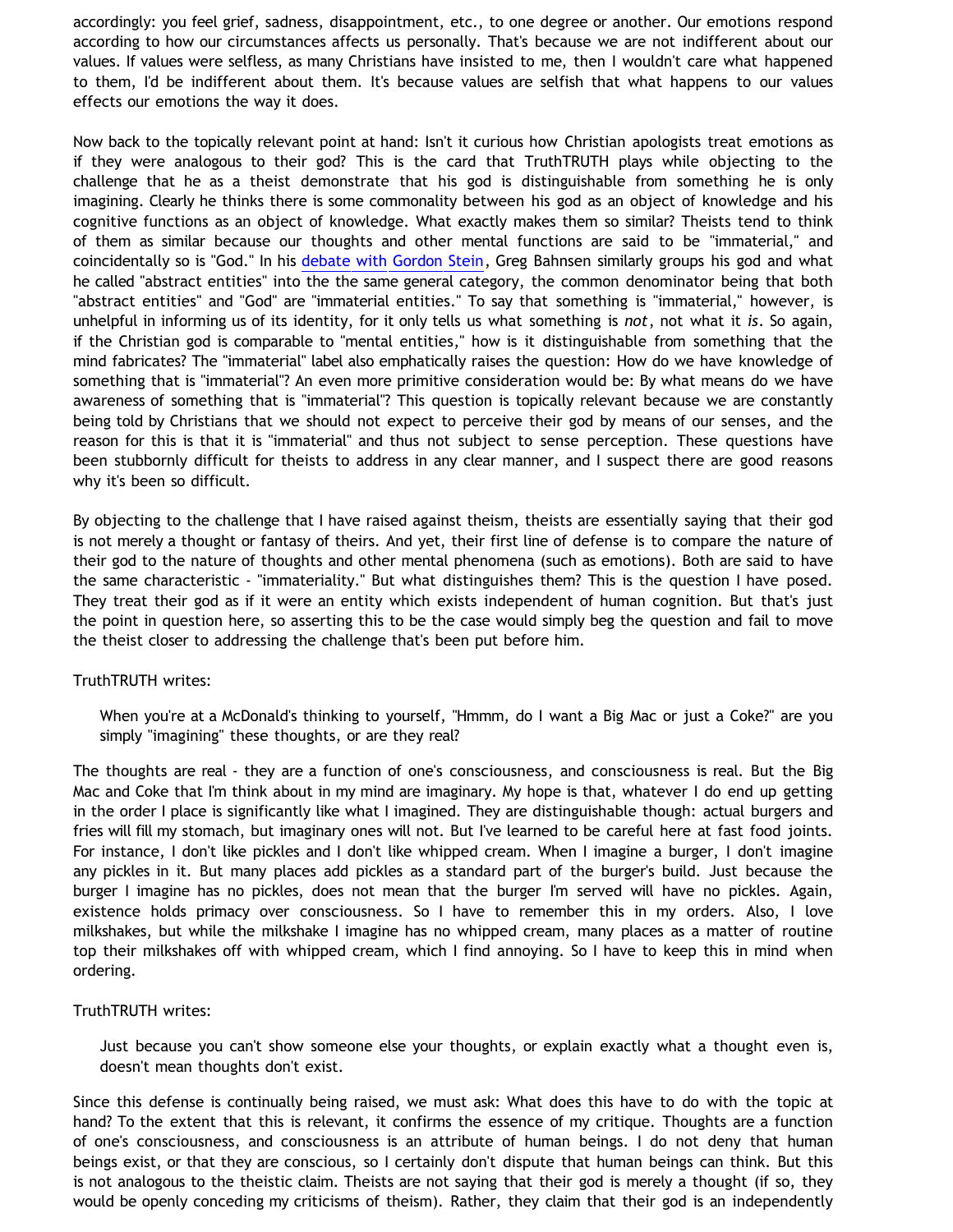existing entity, a being which is "extra-mental" as one might say. So apparently it is supposed to be like other entities (such as rocks, flowers, automobiles, etc.) in that it exists independent of human consciousness, but it is also supposed to be like thoughts and emotions in that it is "immaterial" or "non-physical" or "incorporeal." Many theists suggest that we can "know" this god by consulting some kind of "internal witness" provided by the presence of a "Spirit" which presumably infallibly testifies of its existence and will for one's life in his "heart."

Unfortunately, one could make this kind of claim about anything he imagines. For instance, I can imagine that an invisible magic being - call it Bathuko - resides in my "heart" and guides my steps in life. I can easily interpret everything in my experience to conform with this imagination. If the phone rings, for instance, my choice to answer it and say hello are in accordance with Bathuko's will. If my boss invites me to a meeting, my choice to accept the invitation and attend the meeting is in keeping with Bathuko's will. After all, if Bathuko created my "heart" in the first place (I'm free to imagine this as well), then why wouldn't I suppose that what my "heart" decides to do is in keeping with Bathuko's will? I can also imagine that things that happen outside my control are actually being controlled by this same invisible magic being. If I get a raise in my salary, it's Bathuko's way of rewarding me and encouraging me to continue following his will. If I am struck with cancer, it must be Bathuko's will that I learn certain lessons in this life. If I am cured, it was Bathuko's will, not the chemotherapy I underwent, which effected the cure. Etc.

But the problem with all this is that the Christian god is supposed to be independent of any human mind, such that it would still exist even if there were no human beings to know of its existence. So using thoughts as an example case, as many theists commonly do, in fact only confirms that my criticisms are well placed. And since the Christian god does whatever the believer says it does (notice [how quick believers are](https://www.blogger.com/comment.g?blogID=21219785&postID=3328337718576385292) [to explain why their god won't heal amputees,](https://www.blogger.com/comment.g?blogID=21219785&postID=3328337718576385292) for instance), the likelihood that his god is simply a figment of his imagination is simply too compelling to ignore.

#### TruthTRUTH writes:

#### Thus it is with God.

There you go, then! All the more reason to suppose that my challenge for theists to distinguish between what they call "God" and what they are merely imagining is right on target. I know of no good reason to suppose that independently existing entities enjoy the same kind of epistemological privacy that our cognitive functions do. And even then, one's own cognitive functions are not hidden to oneself. Consciousness can be its own object, but only secondarily so - that is, only if one is first conscious of something else to begin with.

#### TruthTRUTH writes:

Simply because the nature of his being is indiscernible does not thereby disprove his existence.

I have already pointed out in three blog posts (see [here](http://bahnsenburner.blogspot.com/2008/02/presuppositionalism-and-evasion-of_04.html), here and here) why I as an atheist do not have any burden to disprove your god's alleged existence. If you want to call your god "indiscernible," that's fine; one can make this kind of claim about anything he imagines. The problem is that theists fail to explain how we can distinguish between what they call "God" and what they may merely be imagining. I'm of the opinion that they fail at this challenge because there really is no distinction to begin with.

#### TruthTRUTH writes:

If that were the case, love and every other emotion, every thought, everything that makes us human would be a figment of our imagination.

This doesn't follow. For one, emotions and thoughts are not mind-independent entities. But what theist would allow that his god's existence depends on his mind, like emotions and thoughts do? In fact, it is precisely because believers use psychological phenomena like thoughts and emotions as the case in point for their theistic defenses, that the suspicion that their god is merely imaginary is raised and confirmed. Besides, your point here hazards yet another stolen concept by proposing that thoughts and emotions are "a figment of our imagination." Imagination makes use of our faculty of thought, so it would both assume and deny its own genetic roots to say that thought is a figment of our imagination. My position avoids such pitfalls precisely because it maintains fidelity with the proper orientation between a subject and its objects.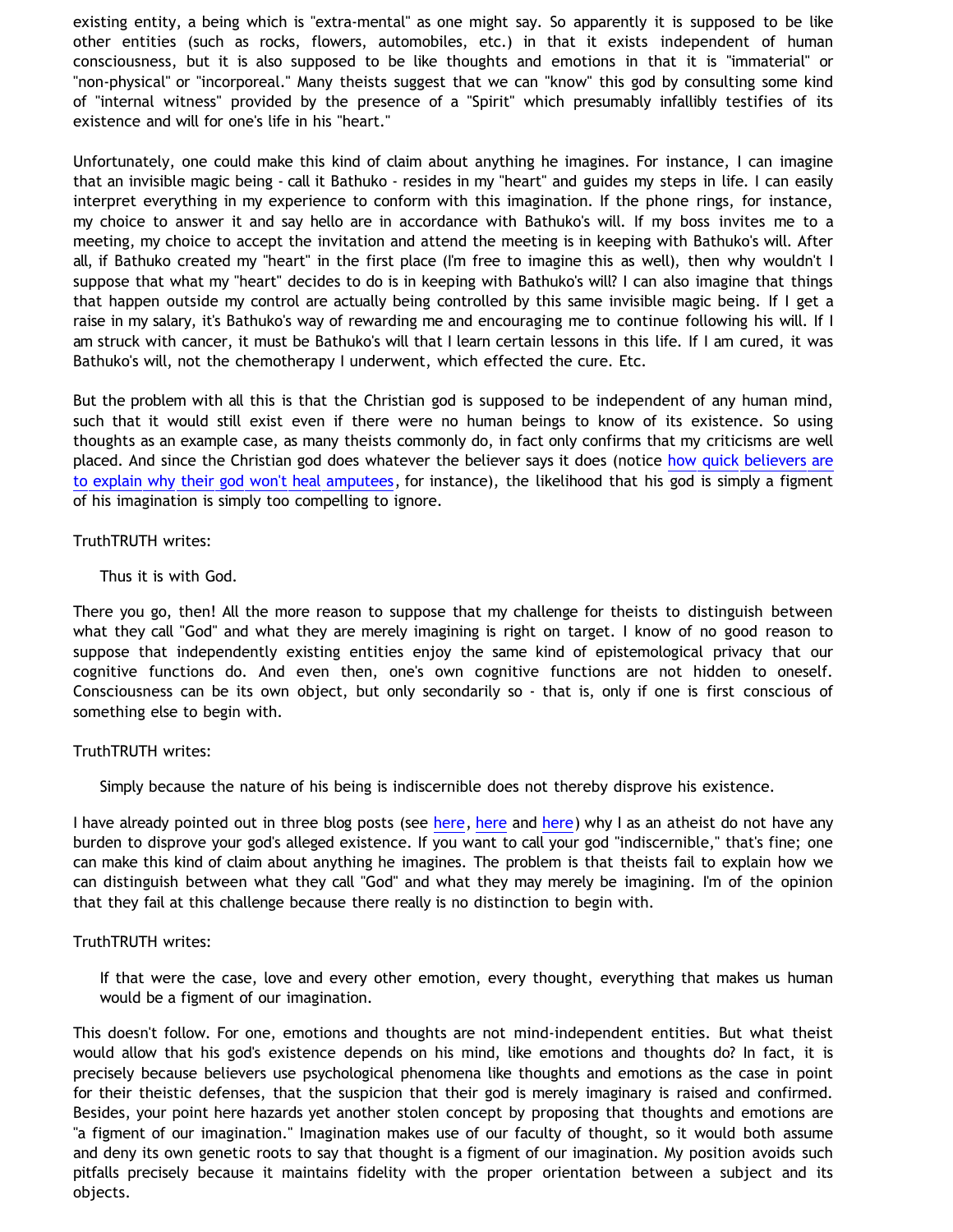#### TruthTRUTH writes:

We haven't begun to understand the world around us.

Indeed, with the worldview theists assume, they are simply not equipped to understand the world around us.

#### TruthTRUTH writes:

Just 500 years ago science and reason said the world was flat!

Supposing that were the case (and many would contest this), how would we know that this assumption (that the world is flat) is wrong? Because "we haven't begun to understand the world around us"? That dog don't hunt.

### TruthTRUTH writes:

From the tiniest of particles, which we have base elementary theories to explain, to the vastest reaches of deep space, which we know almost nothing about, mankind is far from an "expert" regarding the universe.

I see. So, in other words, "mankind" is ignorant, and therefore we should posit a god to fill this void in our knowledge? Appeals of this nature only confirm that the god of the gaps argument hasn't quite gone out of style with theists in today's world.

### TruthTRUTH writes:

So if the Christian God is omnipotent, infinitely larger, and more powerful than our universe (which we do not understand), how could you possibly expect believers to fully explain to you the mysteries of God?

I don't expect Christians to explain "the mysteries of God" to me. Nothing would bore me more. I simply ask how I can distinguish between what they call "God" and what they may merely be imagining. This is far more entertaining. Anyone can imagine an invisible being that is "omnipotent." So how do I know you're not simply imagining something and claiming it's real, when in fact it simply isn't?

## TruthTRUTH writes:

Although the analogy isn't perfect, it gets my point across: love is like God. You cant really explain it, but you know its there. [sic]

This only means that theists cannot answer my challenge. Here TruthTRUTH explicitly puts his god in the same camp as psychological manifestations like love. The problem with this move is that love is not an independently existing entity, while the Christian god is supposed to be extra-mental, extra-psychological, existing independent of human cognition. When I die, for instance, my loving will stop, and so will my other psychological experiences. But what Christian is going to say that his god stops existing when he does? Again, as I've stated, just by pointing to psychological phenomena as analogous to their god, theists essentially give away the game. They're basically telling us that their god is imaginary without coming out and openly admitting this to be the case.

#### TruthTRUTH writes:

And you know he's there too, Dawson. Look inside you, look at what makes you human. Therein lies the truth.

Statements like this only confirm my case. If I introspect (i.e., "look inside" myself) I can examine the functions of my own consciousness. But if I ignore the fact that what I'm examining at this point is my own consciousness, and allow myself to blur the distinction between the actual and the imaginary, then I can go along with such pretenses as this. But as I've pointed out, I'm simply too honest to say that something is real that I know is not real. Inside me is just parts of *me*, not a universe-creating, reality-controlling deity.

## TruthTRUTH writes: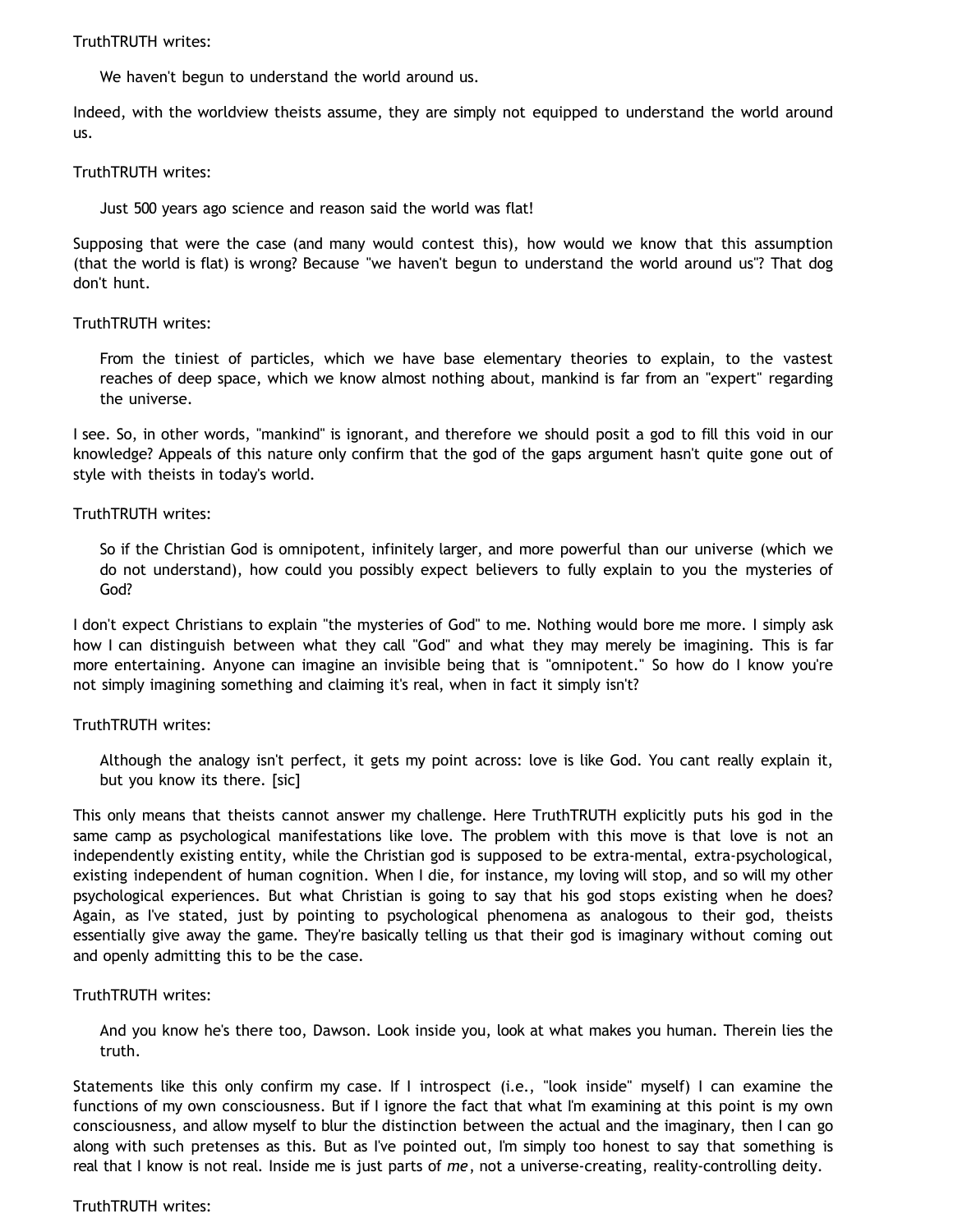You may choose to denounce Christian theology (although I wouldn't recommend it, for you're sake), but to deny any higher power, any supreme being, any constructor or creator, is not only foolish. Its unreasonable. [sic]

Here we have a most predictable resort to threats. Since TruthTRUTH senses deep down that his apologetic is dismally weak, he chooses to end his plea with a pronouncement of impending doom if his faith assertions are questioned instead of uncritically accepted. But is it truly unreasonable to deny claims like those that Christians have been making for the better of 2,000 years? Obviously I don't think it is unreasonable. In fact, as I see it, any concern for preserving a commitment to reason would compel us to reject what Christianity teaches, precisely because what it teaches is contrary to reason. TruthTRUTH calls this "foolish," and yet what is "foolish" according to a worldview which teaches that the universe was created by the will of an invisible supernatural being who "took on flesh" and sojourned the earth in 1st century Palestine? We would do well to keep matters in perspective when we start entertaining accusations of unreasonableness and foolishness.

**Conclusion:** TruthTRUTH's double whammy apologetic fails. His argument to the conclusion that the universe had a beginning or needed to be created, which constitutes the first step in his defense of god-belief, ignores the fact that our only alternative to existence as our starting would be non-existence as our starting point. This is relevant because the existence of the universe (which is the sum total of that which exists) is alleged to having been created. If we begin with the universe, then there's no reason to posit a creator of the universe. Similarly, if we begin with existence (as Objectivism holds we should), then there's no good reason to posit a god which is responsible for creating existence. The tacit premise in the first horn of the double whammy is that we must begin with non-existence, and it is upon this premise that the theist feels compelled to find an explanation for the obvious fact that existence does in fact exist. The presence of this premise is evident in the dichotomy, central to TruthTRUTH's reasoning, that either "stuff... pop[s] out of thin air" (i.e., spontaneously "comes into" existence), or it was "created" by a conscious being (i.e., the Christian god or what have you). Beginning with existence as our starting point does away with such false dichotomies before they're even proposed.

In the second step of TruthTRUTH's double whammy apologetic, he in fact confirms the relevance of my challenge that theists should explain how we can distinguish between what they call "God" and what they may merely be imagining, by putting his god on the same level as human psychological phenomena, which he accomplishes by resorting to a category of defenses which assert that his god's existence cannot be disproved just as we cannot disprove emotions, thoughts, and similar aptitudes of human consciousness. So if the theist can liken his god to psychological phenomena (such as emotions like love) in an attempt to insulate his claim that it exists from disproof, why can't we ask him to identify some process by which we can distinguish his god from those very mental phenomena to which his defenses compare it?

Sadly, we have another example of a theist objecting to skeptical inquiry while undermining his own objections.

By Dawson Bethrick

Labels: [imagination](http://bahnsenburner.blogspot.com/search/label/imagination), [The Universe](http://bahnsenburner.blogspot.com/search/label/The%20Universe)

*posted by Bahnsen Burner at [6:00 AM](http://bahnsenburner.blogspot.com/2008/04/double-whammy.html)*

#### **9 Comments:**

#### [Robert](http://www.blogger.com/profile/03469718358131331499) said...

In response to TruthTruth, Dawson wrote: "...either we start with existence, or we start with non-existence..."

Dawson nails it yet again. This fine dichotomy confirms the law of the excluded middle, (P or not-P). Also known as "Tertium non datur: "there is no third (possibility)" this fundamental law exists independently of any form of consciousness. We know this is true because logic arises as a brute fact of material existence, and in turn the uniformity of nature verifies integration of logic and existence. If on the other hand the primacy of non-existence and consciousness were true, then reality would not be fixed. Under such a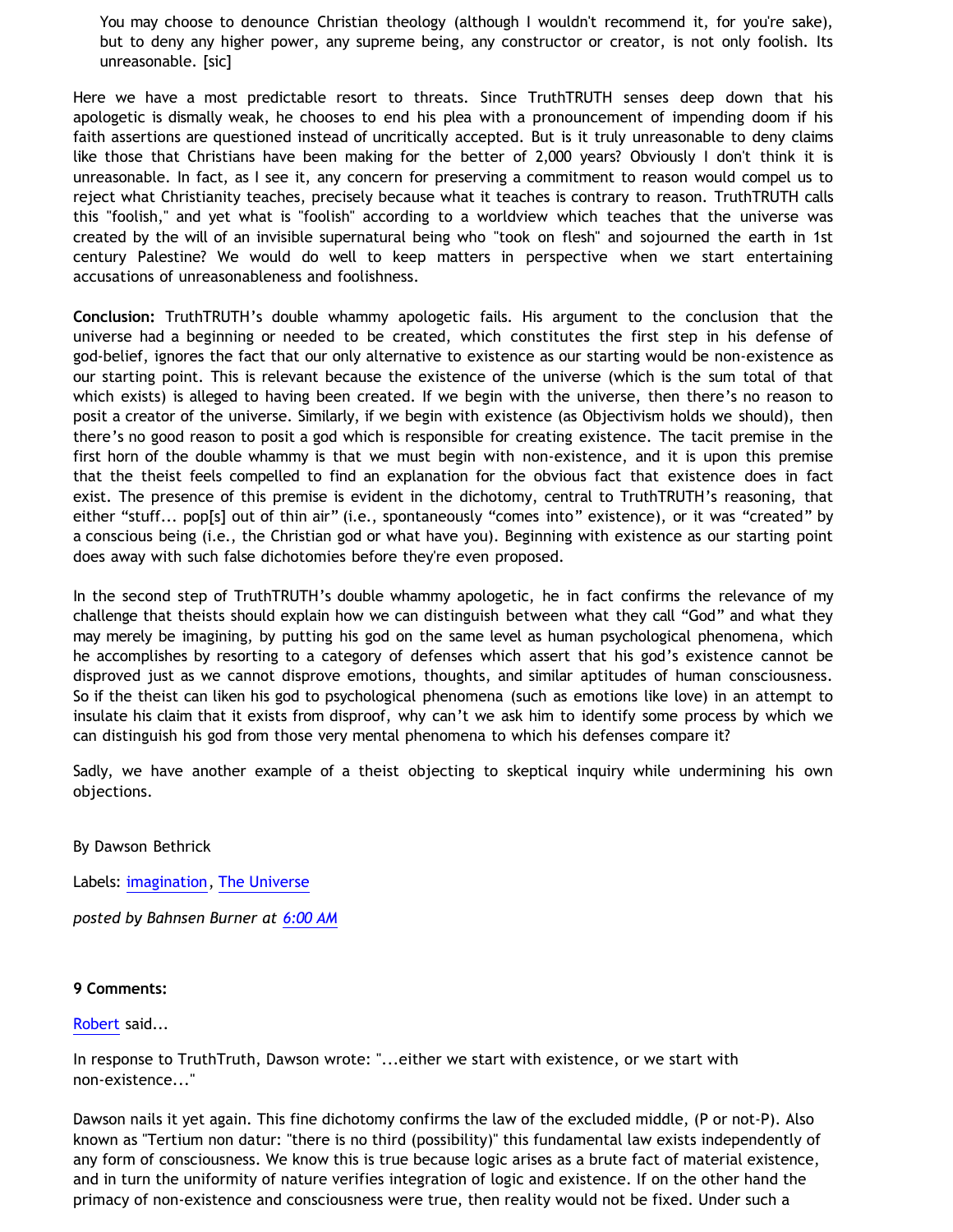scenario, we could not obtain predictive power via mathematical models constructed in accordance with the laws of physics. The absolute nature of logic, the uniformity of nature, and the efficacy of science are proof positive that the reality we humans perceive is independent of any consciousness.

[April 08, 2008 11:45 AM](http://bahnsenburner.blogspot.com/2008/04/5956035156484244738)

[Robert](http://www.blogger.com/profile/03469718358131331499) said...

## TruthTRUTH writes:

>Furthermore you're most popular argument seems to be this: "How can you separate God from your imagination?" <

## Dawson replied:

>That is a question, not an argument. And since theists seem very hard-pressed to answer it, it's all I need. Vytautas could not answer it. At this point, I need no argument; if a simple question like this is enough to bring theism to a shattering crumble, why would I need to argue anything? I ask the question, and sit back and watch the entertainment.<

I've asked three different Christian theists to provide me a method whereby I or anybody else may reliably distinguish any difference between what they think or believe god to be and what they imagine god to be. In response, they all got this confused look on their faces. Two blew it off and continued with their silly diatribes; the other admitted he could not provide a method but that he was going to believe anyway.

Asking how to distinguish their god belief from their imagination is a fruitful technique. If properly nuanced, this is a killer argument.I've learned from Dawson to keep hammering a single argument to pin down the rascally theist. When I let the delusional god believer control the conversation, I am unable to convince the believer to second guess themselves.

## [April 08, 2008 2:25 PM](http://bahnsenburner.blogspot.com/2008/04/6559396121902441488)

[Robert](http://www.blogger.com/profile/03469718358131331499) said...

Whoops: I wrote "If properly nuanced, this is a killer argument."

Sorry, it should be phrased as "...a killer question." instead.

## [April 08, 2008 2:27 PM](http://bahnsenburner.blogspot.com/2008/04/116347400462970239)

## [Kevin Brown](http://www.blogger.com/profile/04581136429971160522) said...

Dawson wrote: "Again, why suppose anything was created in the first place? The assumption that they were created could only be reasonable if first we assume that nothing existed at some point in the past. But why suppose this? Again, why begin with non-existence, when we know for a fact that existence exists?"

Your questions prompted me to reason. Since, no Homo Sapien has ever, by any sensory perception or use of instrumentation or any other means, detected non-existence, we as a species are unwarranted in postulating the negation of existence. Even the void of deep space between the galaxies is something. Only something can be spatial, and space itself is undergoing accelerating expansion. There is no such thing as nothingness. The theist is deceived into imagining nothingness by childhood brainwashing or from sheer ignorance of the facts of reality.

## [April 08, 2008 5:03 PM](http://bahnsenburner.blogspot.com/2008/04/561589400055133860)

## [Robert](http://www.blogger.com/profile/03469718358131331499) said...

"To challenge the basic premise of any discipline, one must begin at the beginning. In ethics, one must begin by asking: What are values? Why does man need them?", Ayn Rand wrote in The Virtue of Selfishness, p.15. She continued thusly: ""Value" is that which one acts to gain and/or keep. The concept "value" is not a primary; it presupposes an answer to the question: of value to whom and for what? It presupposes an entity capable of acting to achieve a goal in the face of an alternative. Where no alternative exists, no goals and no values are possible.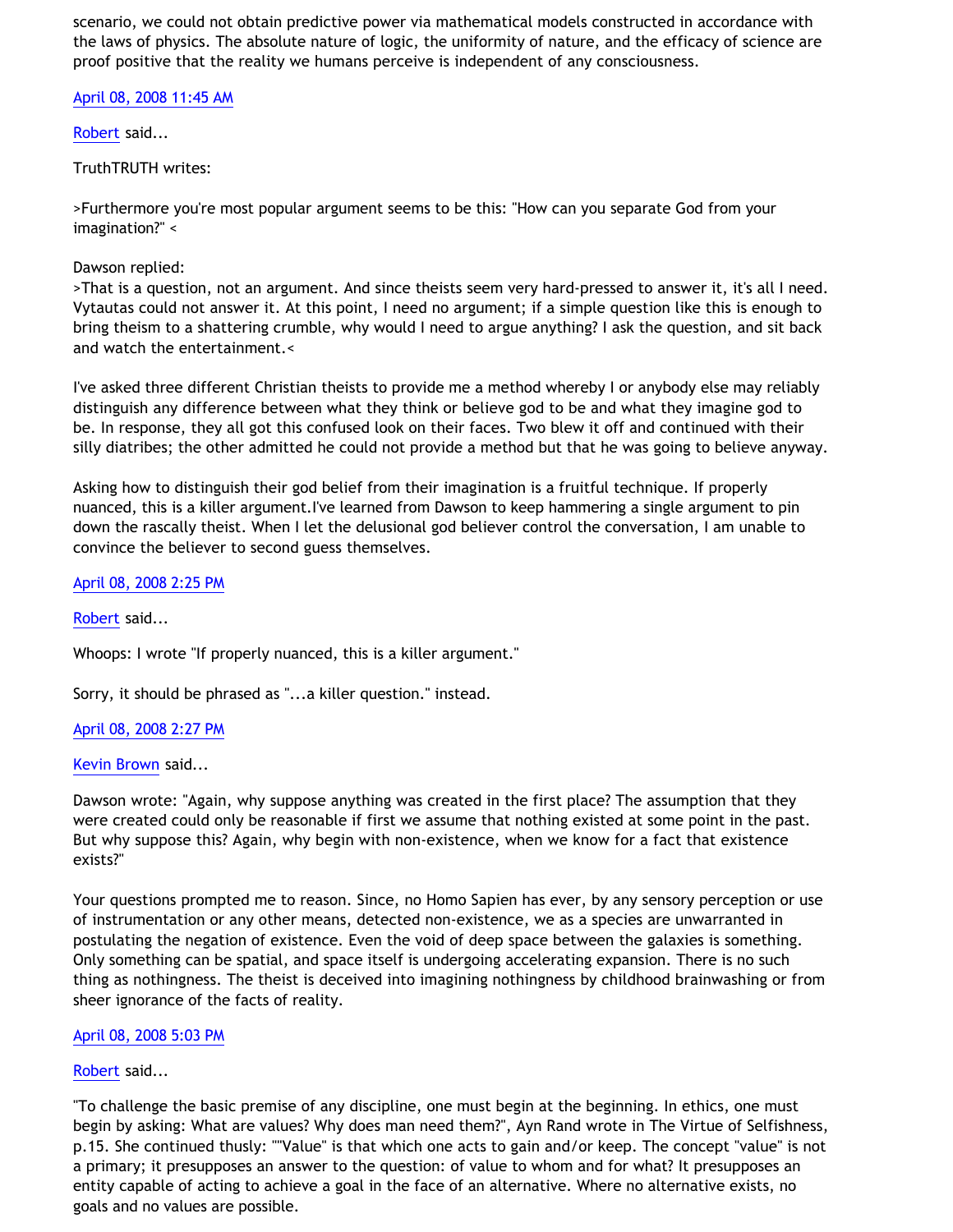I quote from Galt's speech: "There is only one fundamental alternative in the universe: existence or nonexistence—and it pertains to a single class of entities: to living organisms. The existence of inanimate matter is unconditional, the existence of life is not: it depends on a specific course of action. Matter is indestructible, it changes its forms, but it cannot cease to exist. It is only a living organism that faces a constant alternative: the issue of life or death. Life is a process of self-sustaining and self-generated action. If an organism fails in that action, it dies; its chemical elements remain, but its life goes out of existence. It is only the concept of 'Life' that makes the concept of 'Value' possible. It is only to a living entity that things can be good or evil."

To make this point fully clear, try to imagine an immortal, indestructible robot, an entity which moves and acts, but which cannot be affected by anything, which cannot be changed in any respect, which cannot be damaged, injured or destroyed. Such an entity would not be able to have any values; it would have nothing to gain or to lose; it could not regard anything as for or against it, as serving or threatening its welfare, as fulfilling or frustrating its interests. It could have no interests and no goals."

It seems to me that YHWH is very much like Rand's indestructible robot. But more importantly, absolute value and the morality derived therefrom arising from the brute fact of living in actual reality disproves the existence of the YHWH. For if YHWH were to be, then there would be no fixed reality. Instead, we would be at the mercy of a cartoon universe.

[http://www.strongatheism.net/library/atheology/cartoon\\_universe\\_of\\_theism/](http://www.strongatheism.net/library/atheology/cartoon_universe_of_theism/)

### [April 08, 2008 5:27 PM](http://bahnsenburner.blogspot.com/2008/04/7594723601998625295)

### [Robert](http://www.blogger.com/profile/03469718358131331499) said...

"So again, if the Christian god is comparable to "mental entities," how is it distinguishable from something that the mind fabricates?" Questioned Dawson.

Thinking back to the time 30 years past when I was deluded by Christian Mythology, as sincere as I then thought I was, as thoroughly born again as I deceived myself into believing, as zealous, as positive, as upbeat as I imagined myself to be, as much as I thought I loved Jesus, there was no way I could distinguish any difference between what I thought God was and what I imagined God to be. My Christian faith was a fantasy, albeit a complex one. Yet, a crazed loon would have described me well. I now feel so very fortunate to have been exposed to sufficient science education in college to recognize that the Christian worldview does not comport favorably with reality. No matter how unpleasant reality may become, its better than living a comforting lie.

#### [April 08, 2008 8:05 PM](http://bahnsenburner.blogspot.com/2008/04/5411299367944551232)

#### [Robert](http://www.blogger.com/profile/03469718358131331499) said...

Dawson wrote: "But the problem with all this is that the Christian god is supposed to be independent of any human mind..."

The Christian God is said to be both immanent and ineffable. This is a contradiction of incompatible properties. Immanent means: 1. Existing or remaining within; inherent: believed in a God immanent in humans. 2. Restricted entirely to the mind; subjective.

Ineffable means: Incapable of being expresses in words; unspeakable; unutterable; indescribable

If something cannot be expressed symbolically or conceptually, it is incomprehensible to the mind. Yet the Christian God is said to be entirely and subjectively indwelling the mind. To be immanent, YHWH must be comprehensible, but to be ineffable, YHWH cannot be comprehensible. Such a contradiction, while rendering the concept of YHWH incoherent, does explain the Christian's inability to distinguish their God from their imagination and their acknowledged reluctance to admit to that inability. The Christian cannot integrate results of their introspections with their conscious waking minds, but by sub-conscious mental operations they intuit that something is very wrong with the God thing. Too bad they misidentify the source of their cognitive dissonance, for if they could realize the pernicious nature of the hoax they've swallowed there would be a chance for them to restore their mental health.